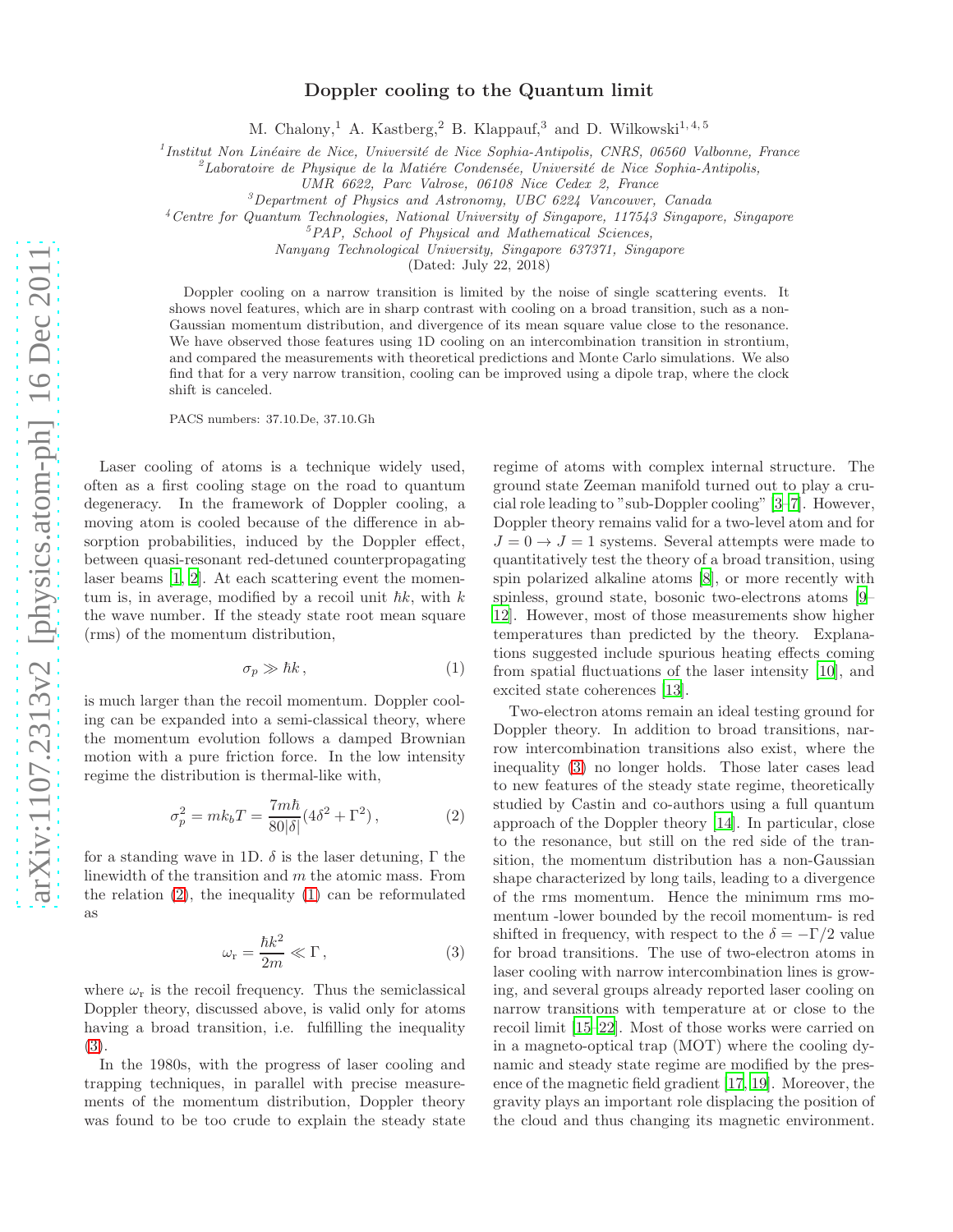In this letter, we present some experiments done using a dipole trap where the clock shift is canceled and we discuss the first quantitative test of this important theory of quantum Doppler cooling.

As described in [\[19\]](#page-4-1), our <sup>88</sup>Sr cold atomic sample is produced as follow; after a loading and a precooling stage on the broad  ${}^{1}S_0 \rightarrow {}^{1}P_1$  dipole-allowed transition  $(\Gamma/2\pi = 32 \text{ MHz}, \omega_r/2\pi = 10.6 \text{ kHz}),$  the atoms are transferred to a MOT operating on the narrow  ${}^{1}S_0 \rightarrow {}^{3}P_1$ intercombination transition at 689 nm ( $\Gamma/2\pi = 7.5$  kHz,  $\omega_{\rm r}/2\pi$  = 4.7 kHz). This final cooling stage lasts for 130 ms and leads to a cold gas containing about  $2 \times 10^7$ atoms at a temperature of  $T = 2 \mu$ K. A few tens of milliseconds before switching off the MOT, a far-off resonant dipole trap, centered on the atomic gas, is turned on. This dipole trap consists of a single focused laser beam at 780 nm. The laser power is 120 mW for a beam waist of  $17 \mu m$ , corresponding to a potential depth of  $T_0 \simeq 20 \,\mu\text{K}$ . The radial and longitudinal trap frequencies are respectively  $\omega_{\perp} = 670$  Hz and  $\omega_{\parallel} = 8$  Hz. Because of the weak overlap between the dipole trap and the initial cold cloud, at best 1% of the atoms are transferred into the dipole trap. 50 ms after the MOT stage, a counterpropagating pair of beams, aligned with the long axis of the dipole trap and red-detuned with respect to the  ${}^{1}S_{0} \rightarrow {}^{3}P_{1}$  transition is turned on for 450 ms (Fig. [1\)](#page-1-0). We carefully balance the intensity of the cooling beam minimizing the displacement of the gas center of mass in the dipole trap. The cloud's spatial distribution is recorded by absorption imaging on the broad line at 461 nm.

A 0.3 G magnetic bias field  $(B)$  is applied during the 1D cooling experiment, for two important reasons. First, the Zeeman degeneracy of the excited state is lifted so that the lasers interact only with a two-level system made out of the  $m = 0 \rightarrow m = 0$  transition, which is unsensitive to residual magnetic field fluctuations. Second, the orientation of  $B$ , with respect to  $P_{780}$ , the linear polarization of the dipole trap beam, is tuned to cancel the clock (or transition) shift induced by the dipole trap on the transition of interest [\[23\]](#page-4-2). The variation of the clock shift with respect to the angle  $\theta$  between  $P_{780}$  and B is given in Fig. [1b](#page-1-0), and is in good agreement with the predicted value. The relative accuracy of the clock shift cancellation, for the whole trapping potential, is about 4 kHz, i.e., below the bare transition linewidth Γ. At this precision, one can ignore the small spatial dependency of the laser detuning induced by the dipole trap over the confined atomic gas. The position of the resonance has been measured with a precision of  $\pm \Gamma/2$  using absorption spectroscopy on the cold cloud. For technical reasons, the linear polarization  $P_{689}$  of the cooling lasers is not aligned with the bias B-field. Thus the effective coupling intensity is reduced by a factor  $\cos^2 \alpha \simeq 1/15$ , where  $\alpha$  is the angle between  $P_{689}$  and  $B$ . Taking into account this reduction factor, the effective intensity  $I_f$  is in the range  $0.03 - 0.1I_s$ , where  $I_s = 3 \,\mu\text{W/cm}^2$  is satu-



<span id="page-1-0"></span>FIG. 1: (a): Outline of the 1D experimental set-up. The cold atomic gas, at the center of the picture, is held by the focused far-off resonance laser beam at 780 nm. The 1D cooling lasers at 689 nm are superimposed on the 780 nm beam. Along a perpendicular axis, an imaging system on the 461nm broad transition records the spatial distribution of the cloud. A 0.3 G magnetic bias field is adjusted in angle  $\theta$  with respect to the polarization of the 780 nm beam in order to cancel the clock shift on the 1D laser system.  $(b)$ : Variation of the clock shift as a function of  $\theta$ . The circles are experimental data points, whereas the full red curve is the predicted behavior. The dashed line corresponds to the red curve shifted in  $\theta$  to show that the small disagreement between the experimental point and the predicted value is most likely due to a systematic error in the angle calibration.

ration intensity. At those intensities, the damping times of the momentum are long, in the range  $0.02 - 0.2$  s. As a consequence, the steady state regime is usually not reached in a free falling experiment, which validates the use of the trapping potential.

In Fig. [2](#page-2-0) we show the experimental mean square momentum (black full circles) in temperature and recoil units. The comparison with the analytical prediction of the full quantum approach [\[14\]](#page-3-9) (green curve) shows an excellent agreement. Signatures of a quantum nature of Doppler cooling are found, e.g., the mean square momentum has a minimum below the recoil, and it shows a divergence close to the resonance, but at a detuning clearly larger negative than  $\delta = -\Gamma/2$  predicted by the broad transition Doppler theory (see [Eq. [\(2\)](#page-0-0)] and the corresponding plot: blue, dashed curve in Fig. [2\)](#page-2-0). Spurious heating effects reported for broad transitions [\[10,](#page-3-7) [13](#page-3-8)] are not observed, most likely because we are using a twolevel system with a long damping time.

Several steps are necessary in order to validate the experiment and theory comparison of the preceding paragraph. First, the value of the mean square momentum can not be deduced from the spatial expansion of the cloud in the trap at the steady state regime, because of the presence of light induced collective effects. For a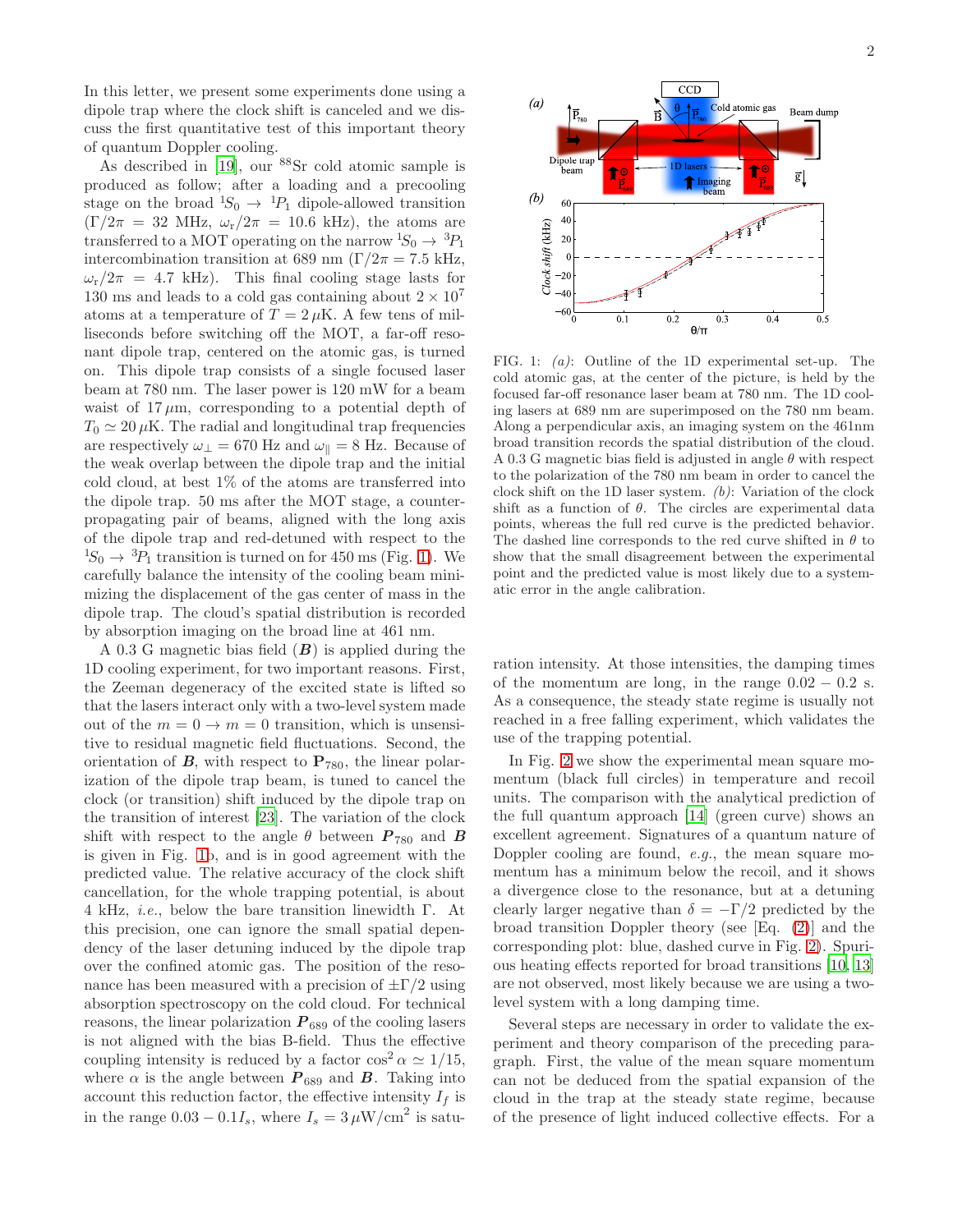

<span id="page-2-0"></span>FIG. 2: Mean square momentum in temperature and recoil units as function of cooling laser detuning. The experimental data (black, full circles), extrapolated for  $N \to 0$  (noninteracting gas), are compared to the full quantum approach developed by Castin et al.[\[14](#page-3-9)] (green, solid line). The blue, dashed curve shows the prediction for broad transition Doppler theory. The red points (green stars) correspond to the MC simulation performed in (without) the dipole trap. Inset: Measured mean square momentum as function of the number of atoms in the trap with  $\delta = -20$  kHz and  $I_f = 0.06I_s$  (red circles) with linear fit (dashed line).

standard 3D magneto-optical trap, the cloud would inflate due to the repulsive multiple scattering force [\[24](#page-4-3)]. In contrast, we observe a compression of the cloud because of the dominance of the attractive shadow force in the 1D configuration [\[25,](#page-4-4) [26\]](#page-4-5). The mean square momentum is then deduced by measuring the evolution of the cloud over half of the trap period, after switching off the 1D cooling laser. For that purpose, we use the relationship  $\sigma_z^2(t) = \sigma_z^2(0) \cos^2(\omega t) + (\sigma_p(0)/m\omega)^2 \sin^2(\omega t)$ , linking the rms value of the cloud size in the 1D harmonic trap,  $\sigma_z(t)$ , to the initial values (at the switching off of the lasers) in real space and momentum space.

Moreover, the mean square momentum depend on the number of atoms, showing that collective effects also induce extra heating. Regardless of the exact origin of this extra heating, one example of this dependency is shown in the inset of Fig. [2.](#page-2-0) We extrapolate the mean square momentum value to the noninteracting limit (vanishing number of atoms) using a linear fit. The data points for the mean square momentum in Fig. [2](#page-2-0) are deduced in this way.

Finally, even if the trap is loose along the cooling axis  $(\omega_0 \ll \omega_r)$ , it is not clear that it does not affect the cooling process. Later on we will show that the trapping indeed has a major impact when the transition is very narrow,  $\omega_r \gg \Gamma$ . To explore the influence of the trap, we use a Monte Carlo (MC) simulation comparing cooling with and without the trap. The MC simulation is based on a rate equation describing the scattering events



<span id="page-2-1"></span>FIG. 3: Upper panels: Raw data, false color image of the atomic cloud after 1D cooling in free space, and 50 ms time of flight. The cooling laser are along the horizontal axis. From left to right the laser detunings are respectively  $\delta = -33$  kHz,  $\delta = -21$  kHz and  $\delta = -10$  kHz, and the laser intensity is around  $0.5I<sub>s</sub>$ . The small horizontal asymmetry is likely due to imperfect balance of the cooling beams intensity, which were not precisely adjusted like for the cloud in the Dipole trap case. Middle panels: Normalized spatial distribution along the cooling axis extracted from the upper images. Lower panels: Normalized momentum distribution extracted from the MC simulation. The laser detuning is the same as in the experiment, but the simulation is performed at the low intensity limit. These plots show a qualitative agreement with the experiment at higher intensity without the added trap (green open circles), as well as in the trap (red dots). The resonance lines correspond to the vertical, dashed lines.

where the external degrees of freedom are treated classically. This approach, neglecting the quantum nature of the external degrees of freedom, is known to be consistent with the full quantum approach in free space [\[14\]](#page-3-9). This point is also confirmed here, where the results of the MC simulation in free space are plotted in Fig. [2](#page-2-0) (green stars). In the trap, the dynamic is more subtle because of the presence of the trapping force. It turns out, however, that for the strontium intercombination transition with  $\omega_r \simeq 0.6\Gamma$  the trap does not significantly modify the mean square momentum in the steady state (red dots in Fig. [2\)](#page-2-0). We will see later that the condition  $\omega_r \gg \Gamma$ leads to different conclusions.

Other signatures of the quantum nature of Doppler cooling can be found in the shape of the momentum distribution. In the broad transition semiclassical picture, the momentum distribution is essentially Gaussian since it remains very well confined far from the two  $\pm \delta m/k$ resonance lines. With a narrow transition, a single scattering event might be enough to bring the atom out of resonance. As a consequence, the momentum distribu-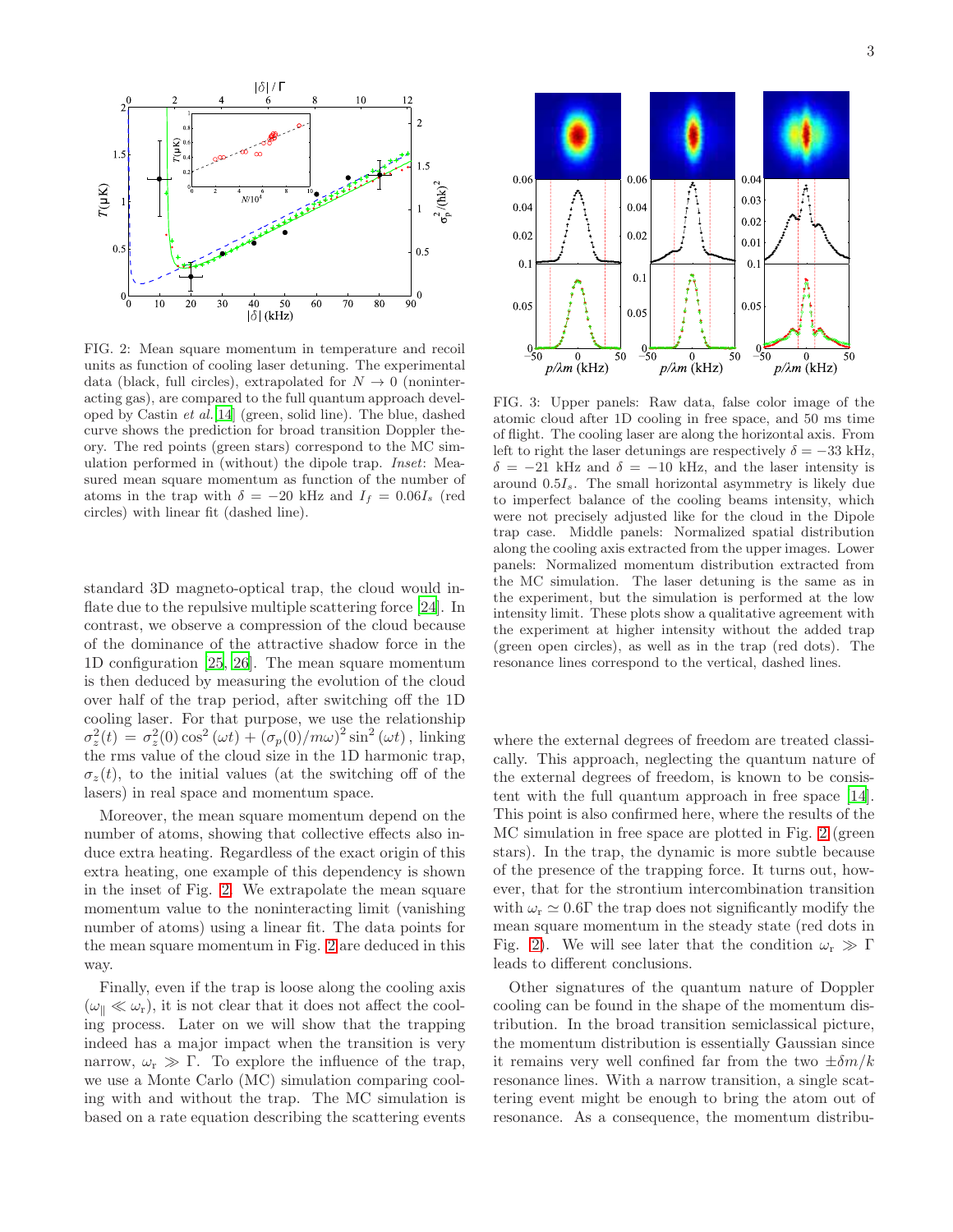

<span id="page-3-12"></span>FIG. 4: MC simulation on the calcium intercombination transition. (*a*): Mean square momentum in recoil units, as function of the cooling laser detuning. The red points (green crosses) correspond to the MC simulation performed in (without) the dipole trap. The green, full line and the blue, dashed line correspond, respectively, to the analytical full quantum expression [\[14](#page-3-9)], and broad transition limit ([Eq.  $(2)$ ]). (b): Normalized momentum distribution without trap (green open circles), and in the trap (red dots). From left to right the laser detunings are respectively  $\delta = -3.5\omega_r$ ,  $\delta = -2.6\omega_r$  and  $\delta = -1.6\omega_r$ . Black arrows indicate those points in (a). The resonance conditions correspond to the dashed vertical lines.

tion is not Gaussian anymore and shows out-of-resonance long tails and dips at the resonance lines [\[14,](#page-3-9) [27\]](#page-4-6). A precise measurement of the momentum distribution has been done for the case of free space 1D cooling on clouds with large number of atoms, to improve the signal to noise ratio. The laser intensity was increased to  $0.5I_s$  in order to reach the steady state regime during the laser interaction time. This is a likely explanation to why there is only a qualitative agreement found between the experiment and the MC simulations done for the low intensity limit (see Fig. [3\)](#page-2-1). The experimental momentum distributions (Fig. [3,](#page-2-1) middle panels) might be decomposed into two domains; between and beyond the two  $\pm \delta m/k$  resonance lines (red, dashed, vertical lines). The distribution on the inside is in very good agreement with the MC simulation since it depends only on the laser detuning. For the contribution outside the resonance lines, the dependence is more pronounced for the experimental cases, revealing that extra heating is at play.

So far, we have discussed Doppler Cooling on the narrow strontium intercombination transition with  $\Gamma \simeq \omega_r \simeq$  $k\sigma_p/m$ . We have shown that the trap has no major impact on the steady state regime. We will now consider the case of a very narrow transition, *i.e.*  $\Gamma \ll \omega_r \simeq k \sigma_p / m$ , where the laser excitation is well localized in the momentum space. In the trap, the laser excitation frequency is

broaden by the oscillation of the atom and occurs above an energy threshold corresponding to  $\hbar |\delta|$ . This configuration has strong similarity with the broadband cooling proposal discussed in Ref. [\[28](#page-4-7)]. It is expected to be more efficient than single frequency cooling, since an atom outside the resonance lines can still be cooled and brought back to the central region. As a consequence the long tails are reduced in the trap with respect to the free space case. This effect is in fact evident also for the strontium transition (see lower-right panel on Fig. [3\)](#page-2-1). However, it will be more pronounced with a very narrow transition. As an example, MC simulations were performed for the calcium intercombination transition ( $\lambda = 657$  nm,  $\Gamma/2\pi = 400$  Hz and  $\omega_{\rm r}/2\pi = 11$  kHz), using the same dipole trap parameters as previously described (see Fig. [4\)](#page-3-12). We observed that the momentum distribution is more confined in the central region, leading to a reduction of its mean square value by more than a factor of 3, with a minimum closer to the resonance line. More systematic studies are left for future investigation.

To conclude, we have found an excellent agreement between cooling on the narrow intercombination transition in strontium, and the quantum theory of Doppler cooling developed in [\[14\]](#page-3-9). As a major feature of cooling on narrow transitions, the momentum distribution can be decomposed into a cold part at lower momenta than one corresponding to the laser resonance line, and a hotter part at higher momenta. This latter component can be strongly reduced by using a very narrow transition in a dipole trap, where the clock shift is canceled.

- <span id="page-3-0"></span>[1] T. Hänsch and A. Schawlow, Opt. Comm. 13, 68 (1975).
- <span id="page-3-1"></span>[2] D. Wineland and H. Dehmelt, Bull. Am. Phys. Soc. 20, 637 (1975).
- <span id="page-3-2"></span>[3] P. D. Lett *et al.*, Phys. Rev. Lett. **61**, 169 (1988).
- [4] Y. Shevy et al., in Proceedings of the Conference on Spin Polarized Quantum Systems, S. Stringari, ed. (World Scientific, Singapore, 1989).
- [5] J. Dalibard et al., in Proceedings of the 11th Conference on Atomic Physics, S. Haroche, J. C. Gay, and G. Grynberg, eds. (World Scientific, Singapore, 1989).
- [6] J. Dalibard and C. Cohen-Tannoudji, J. Opt. Soc. Am. B 6, 2023 (1989).
- <span id="page-3-3"></span>[7] P. Ungar et al., J. Opt. Soc. Am. B 6, 2058 (1989).
- <span id="page-3-4"></span>[8] D. Weiss et al., J. Opt. Soc. Am. B 6, 2072 (1989).
- <span id="page-3-5"></span>[9] X. Xu et al., Phys. Rev. A  $66$ , 011401 (2002).
- <span id="page-3-7"></span>[10] T. Chanelière et al., J. Opt. Soc. Am. B 22, 1819 (2005).
- [11] M. Cristiani et al., Phys. Rev. A 81, 063416 (2010).
- <span id="page-3-6"></span>[12] J. McFerran et al., Opt. lett. **35**, 3078 (2010).
- <span id="page-3-8"></span>[13] S.-K. Choi et al., Phys. Rev. A 77, 015405 (2008).
- <span id="page-3-9"></span>[14] Y. Castin et al., J. Opt. Soc. Am. B 6, 2046 (1989).
- <span id="page-3-10"></span>[15] H. Katori *et al.*, Phys. Rev. Lett.  $82$ , 1116 (1999).
- [16] E. Curtis et al., Phys. Rev. A 64, 031403 (2001).
- <span id="page-3-11"></span>[17] T. Loftus et al., Phys. Rev. Lett. 93, 73003 (2004); T. Loftus et al., Phys. Rev. A 70, 063413 (2004).
- [18] N. Poli *et al.*, Phys. Rev. A **71**, 061403 (2005).